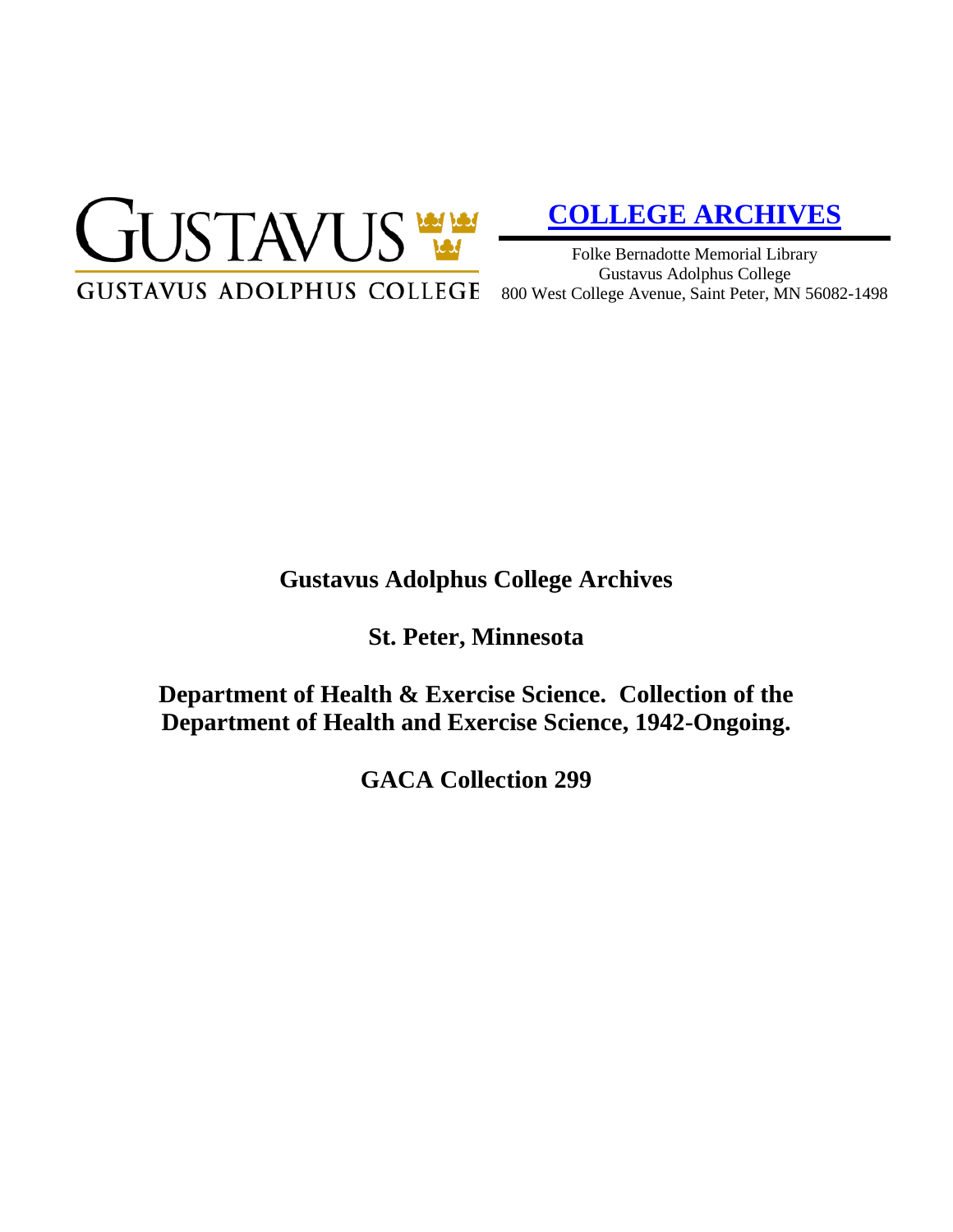**Department of Health & Exercise Science. Collection of the Department of Health and Exercise Science, 1942-Ongoing. GACA Collection 299. 1 Records Center Carton and digital media.**

#### **ABSTRACT:**

The Health and Exercise Science collection contains annual reports, and program proposals for the athletic training undergraduate education program at Gustavus Adolphus College. It also includes self-study reports, accreditation information, and curriculum information for the athletic training program. The collection also contains a 1942 report on the department, a 1979 survey on athletic facilities, and 1983-84 course listings.

### **HISTORICAL NOTE:**

The Physical Education Department was established in 1914. In 1913, there was only a physical education requirement. The department has had numerous name changes, including Physical Education and Health, Health and Physical Education, and Physical Education, Health, and Athletics. In 1994, the department name changed to its current name, Health and Exercise Science. In 1973, the department offered the first athletic training course and in 1983 athletic training became a major.

#### **RESTRICTIONS:**

There are no restrictions on use of this collection for research purposes. The researcher assumes full responsibility for observing all copyright, property, and libel laws as they apply.

Researchers must use collection in accordance with the policies of the College Archives, the Folke Bernadotte Memorial Library, and Gustavus Adolphus College.

#### **COLLECTION CITATION:**

Department of Health & Exercise Science. Collection of the Department of Health and Exercise Science, 1942-Ongoing. GACA Collection 299. Gustavus Adolphus College Archives, St. Peter, Minnesota.

#### **ACQUISITION:**

Kyle Momsen transferred this collection during November 2011.

#### **PROCESSED BY:**

Lacie Micek, student worker, processed this collection and developed the finding aid during December 2011.

#### **SUBJECT HEADINGS:**

Gustavus Adolphus College. Health and Exercise Science Department.